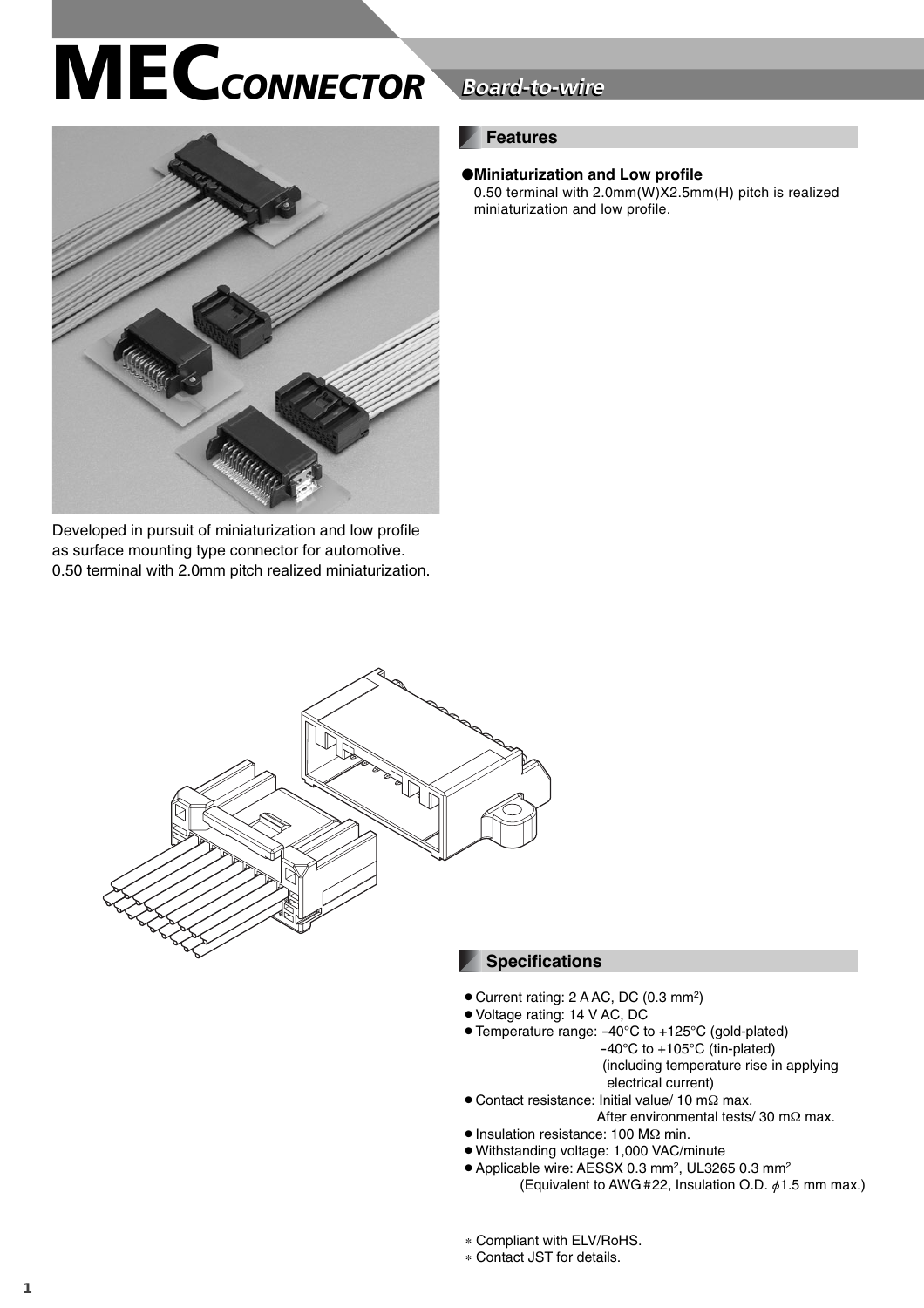

### **Female connector**

### **Single row**





| Type                             | <b>Circuits</b> | Model No.  | $Q'$ ty/box |  |  |  |
|----------------------------------|-----------------|------------|-------------|--|--|--|
| Single row                       | 5               | 05MEC-B-1A | 400         |  |  |  |
|                                  | 8               | 08MEC-B-1A | 300         |  |  |  |
|                                  | 10              | 10MEC-B-1A | 200         |  |  |  |
|                                  |                 |            |             |  |  |  |
| Material                         |                 |            |             |  |  |  |
| Housing: Glass-filled PBT, black |                 |            |             |  |  |  |
| Retainer: Glass-filled PBT, blue |                 |            |             |  |  |  |
|                                  |                 |            |             |  |  |  |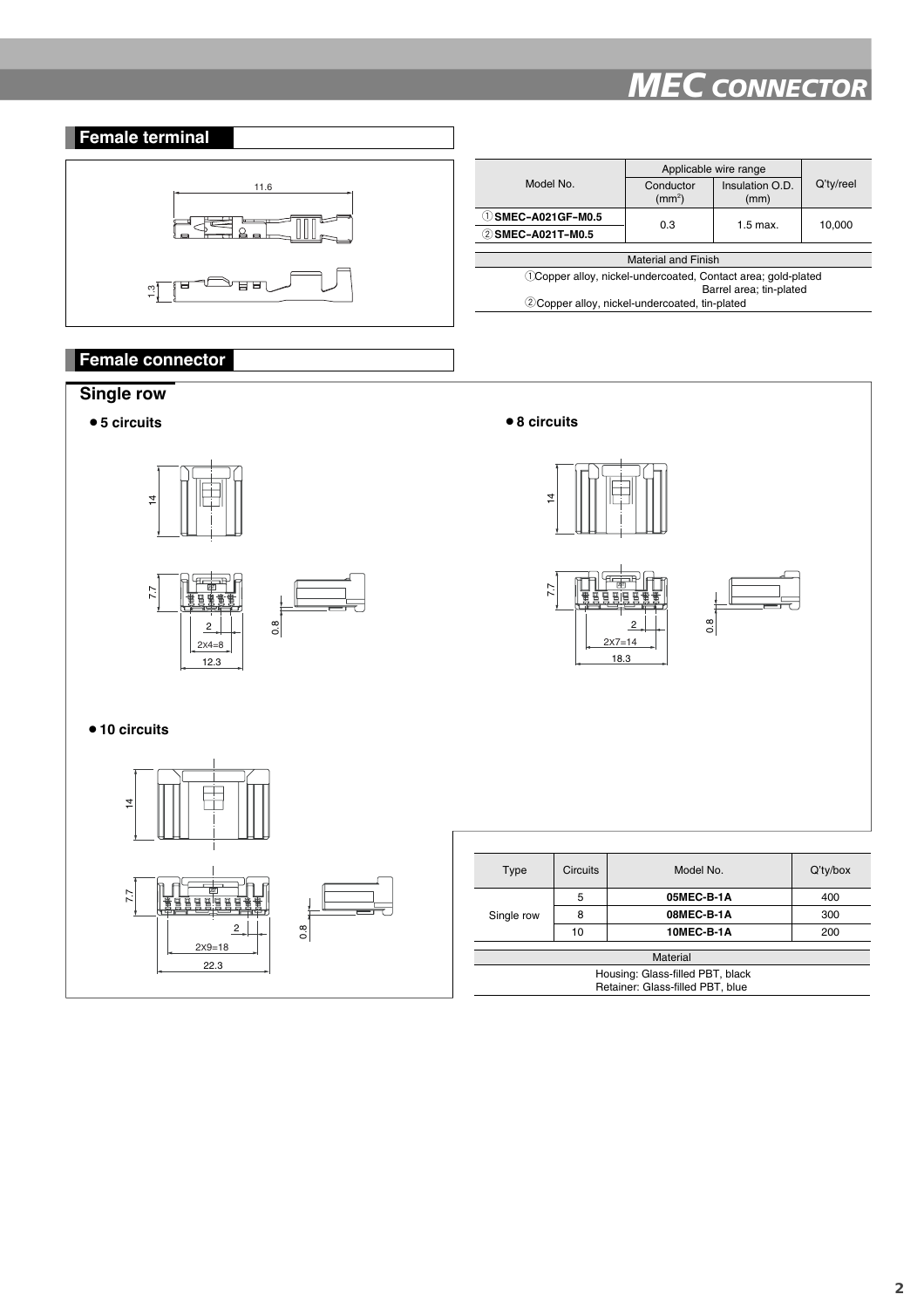### **Female connector**

### **Double row**





### ¡**18 circuits** ¡**20 circuits**







| $\frac{8}{ }$<br>3             |                | $2x5=10$<br>15.3                                                                                                     |            |                         |          |
|--------------------------------|----------------|----------------------------------------------------------------------------------------------------------------------|------------|-------------------------|----------|
|                                |                | ● 20 circuits                                                                                                        |            |                         |          |
|                                |                |                                                                                                                      | $\ddot{4}$ | $\mathbb{I}$            |          |
| $\sqrt{2}$<br>$2x8=16$<br>23.3 | $\frac{8}{10}$ | $2.5$<br><b>JST</b><br>10.2<br>밀<br>밀<br>9<br>侣<br>Έ<br>巴<br>Έ<br>$\sqrt{2}$<br>$0.\overline{8}$<br>$2x9=18$<br>23.3 |            |                         |          |
|                                |                | Type                                                                                                                 | Circuits   | Model No.               | Q'ty/box |
|                                |                |                                                                                                                      | 10         | 10MEC-B-2A              | 250      |
|                                |                |                                                                                                                      | 12         | 12MEC-B-2A              | 200      |
| 무<br>г                         |                | Double row                                                                                                           | 18         | 18MEC-B-2A              | 150      |
|                                |                |                                                                                                                      | 20         | 2 20MEC-B-2A()<br>Note) | 150      |
|                                |                |                                                                                                                      | 24         | 124MEC-B-2A             | 100      |
|                                |                | Material                                                                                                             |            |                         |          |
| $\overline{c}$<br>$X11 = 22$   | $\frac{8}{2}$  | Housing: Glass-filled PBT, black<br>Retainer: 1 Glass-filled PBT, blue                                               |            |                         |          |

 $\frac{8}{2}$ 

2

**JST**

14

10.2 م.<br>م

Note: Color/Key codes other than above-mentioned housing are also available. Contact JST for details.

2 Glass-filled PBT, natural (white)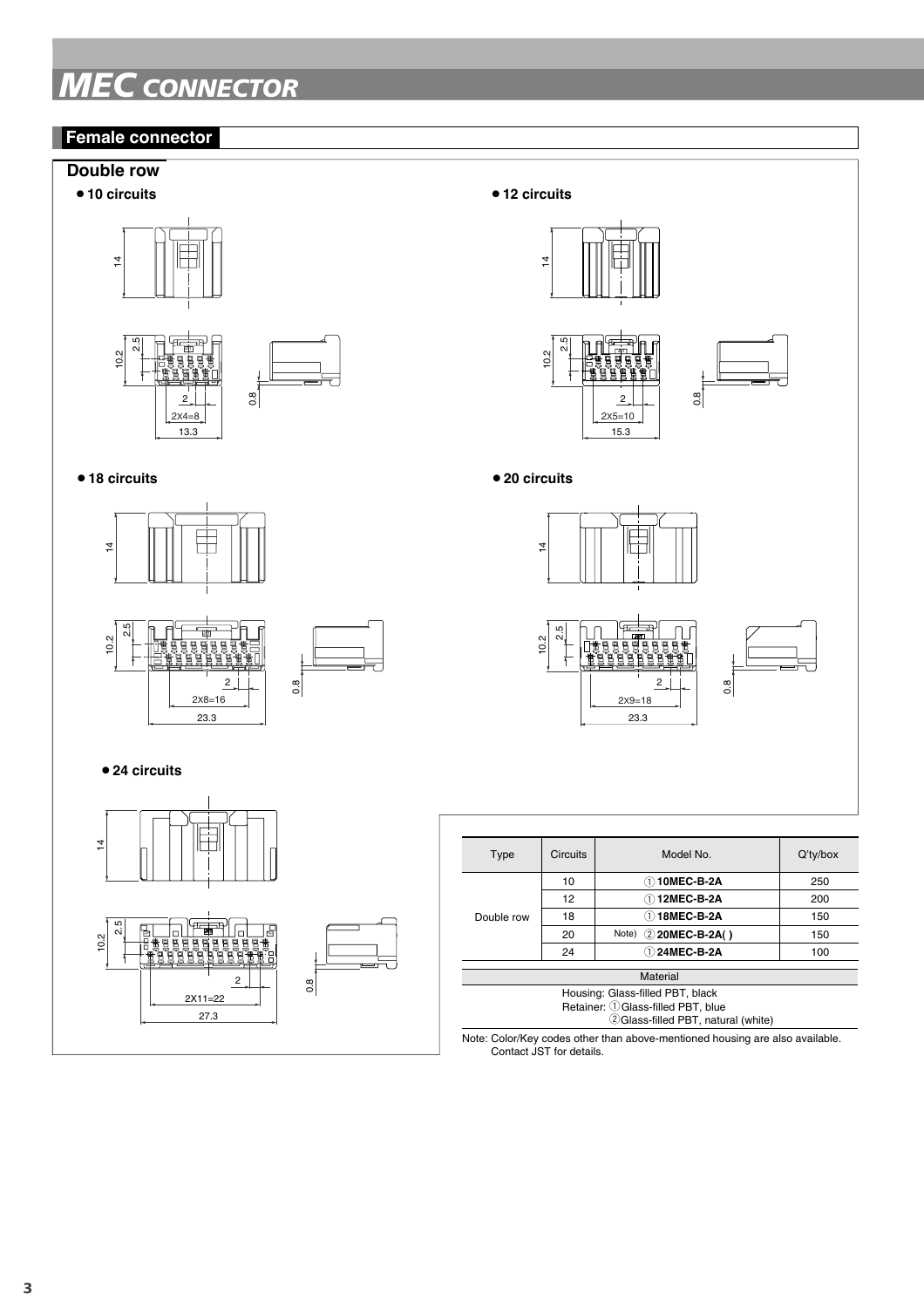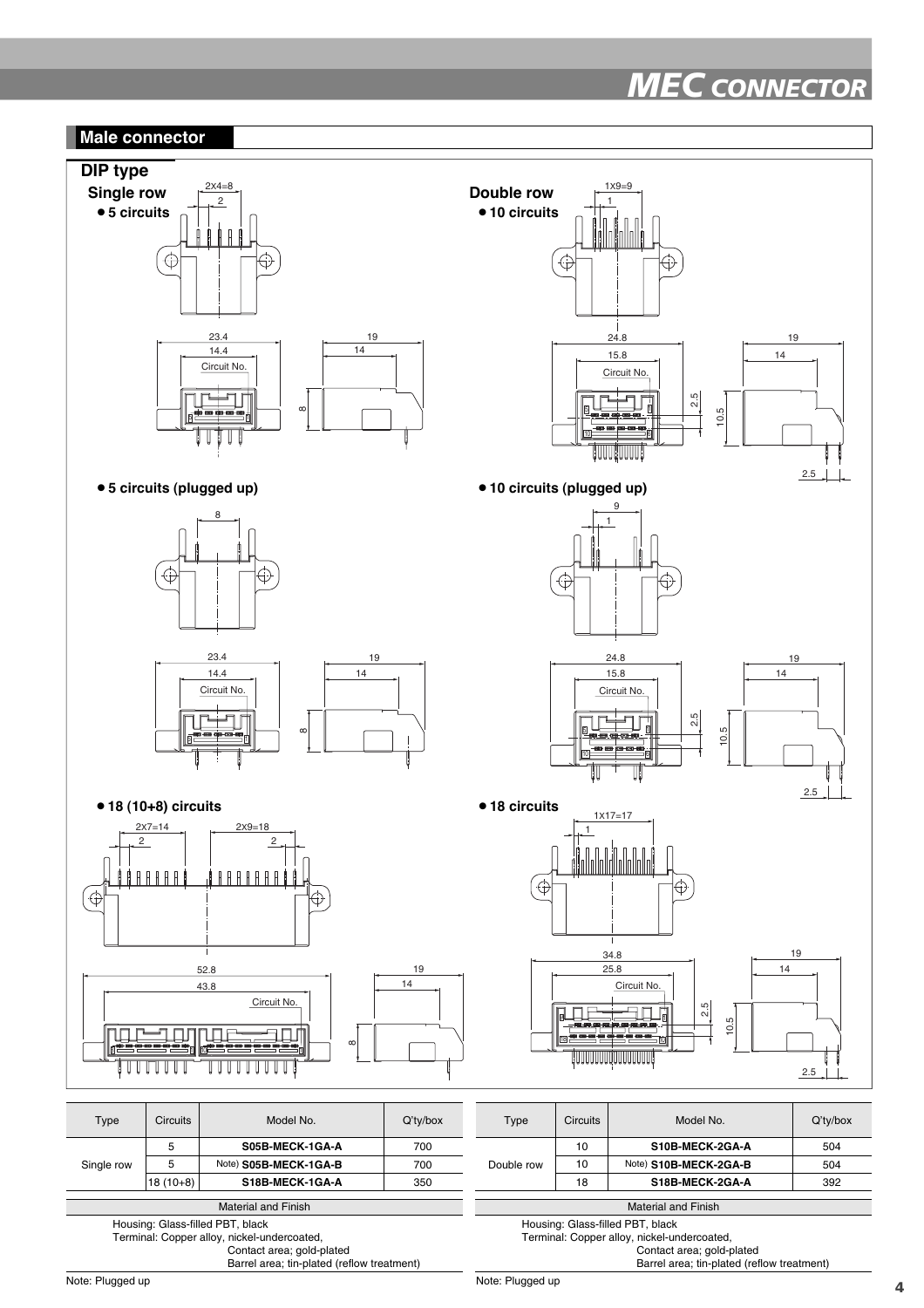

Note: Color/Key codes other than above-mentioned housing are also available. Contact JST for details.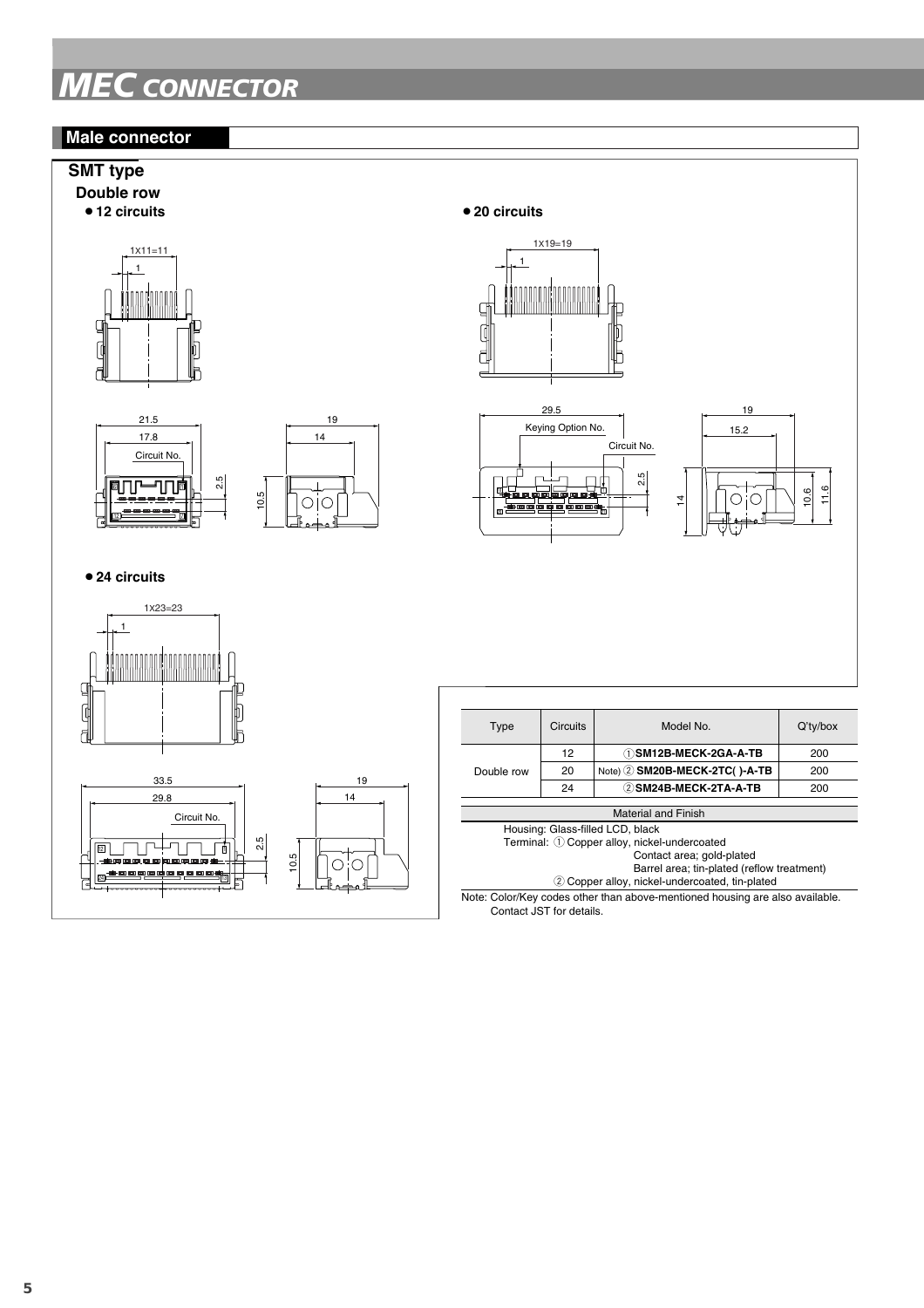



**6**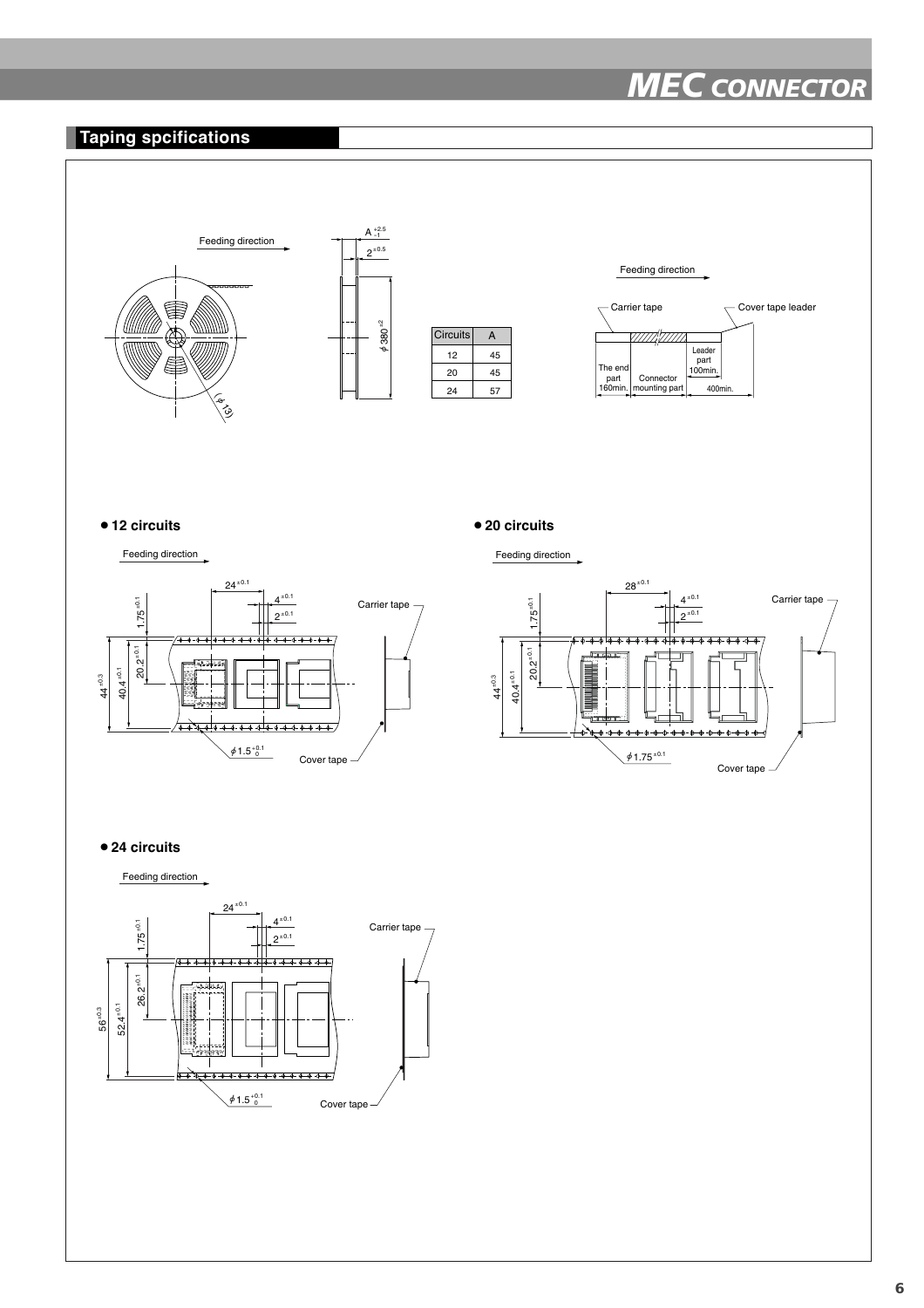### **PC board layout, Assembly layout**



Note: 1. Tolerances are non-cumulative: ±0.05mm for all centers.

2. Hole dimensions differ according to the type of PC board and piercing method.

The dimensions above should serve as guideline. Contact JST for details.